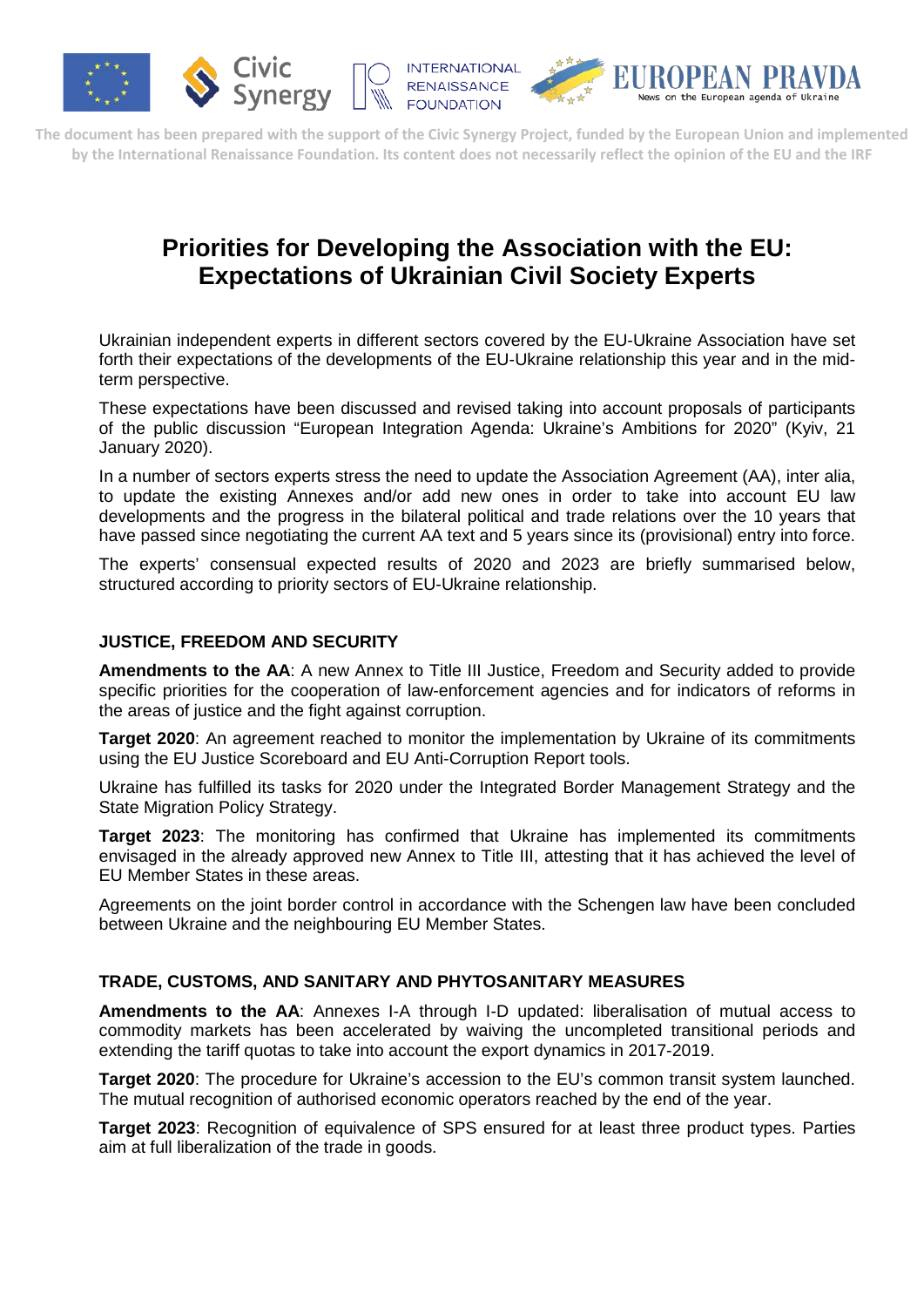

**The document has been prepared with the support of the Civic Synergy Project, funded by the European Union and implemented by the International Renaissance Foundation. Its content does not necessarily reflect the opinion of the EU and the IRF**

# **AGREEMENTS ON CONFORMITY ASSESSMENT AND ACCEPTANCE OF INDUSTRIAL GOODS (ACCA)**

**Amendments to the AA**: Annex III updated (List of Legislation for Alignment).

**Target 2020**: The EU has concluded in favour of Ukraine's readiness to sign ACAA in the sectors of low-voltage equipment, electromagnetic compatibility, and machinery.

**Target 2023**: Taking into account the successful implementation of the ACAA already signed, Ukraine and the EU have undertaken to embark on a dialogue on extending the ACAA to products of other industrial sectors listed in Annex III, where Ukraine has adopted technical regulations based on the EU Regulations and Directives effective in 2023.

## **DIGITAL AGENDA**

**Amendments to the AA**: Appendix XVII-3 (Rules Applicable to Telecommunication Services) of Annex XVII updated to take into account the new European Electronic Communications Code.

**Target 2020**: An Agreement on Mutual Recognition of Electronic Trust Services between Ukraine and the EU concluded. A mechanism and an algorithm defined for cooperation within the EU Digital Single Market sectors that are not mentioned in Appendix XVII-3. A Strategy and an Action Plan for Ukraine's integration into the EU Digital Single Market agreed upon.

**Target 2023**: Ukraine has begun to work with the EU in an internal market mode in the telecommunications sector. A plan on the complete integration of the digital market of Ukraine to that of the EU agreed upon.

#### **ENERGY**

**Target 2020**: An operation mechanism for Annex XXVII (Energy Cooperation) approved where it deals with Ukraine consulting the European Commission on its draft decisions in the energy sector.

**Target 2023**: Ukraine's integration into ENTSO-E completed.

#### **ENVIRONMENT**

**Amendments to the AA**: Annexes to Chapter 6 (Environment) XXX (with the possible inclusion of Directives on waste, noise, chemicals, and animal welfare) and XXXI (taking into account commitments under the Paris Agreement) updated.

**Target 2023**: A mechanism for including Ukraine's nature protection areas in the European network Natura 2000+ approved. A financing mechanism for implementing the EU's environmental standards, including best available techniques (BATs) in selected sectors, agreed upon.

## **OTHER PRIORITIES**

**Target 2020**: Ukraine and the EU have agreed the format of Ukraine's engagement into the EU Green Deal initiative, with a perspective of further policy alignment in this sphere.

An agreement on the Common Aviation Area has been signed. In the framework of the EU-Ukraine Transport Dialogue, a decision has been found to solve the problem of the lack of permits for the road freight transport.